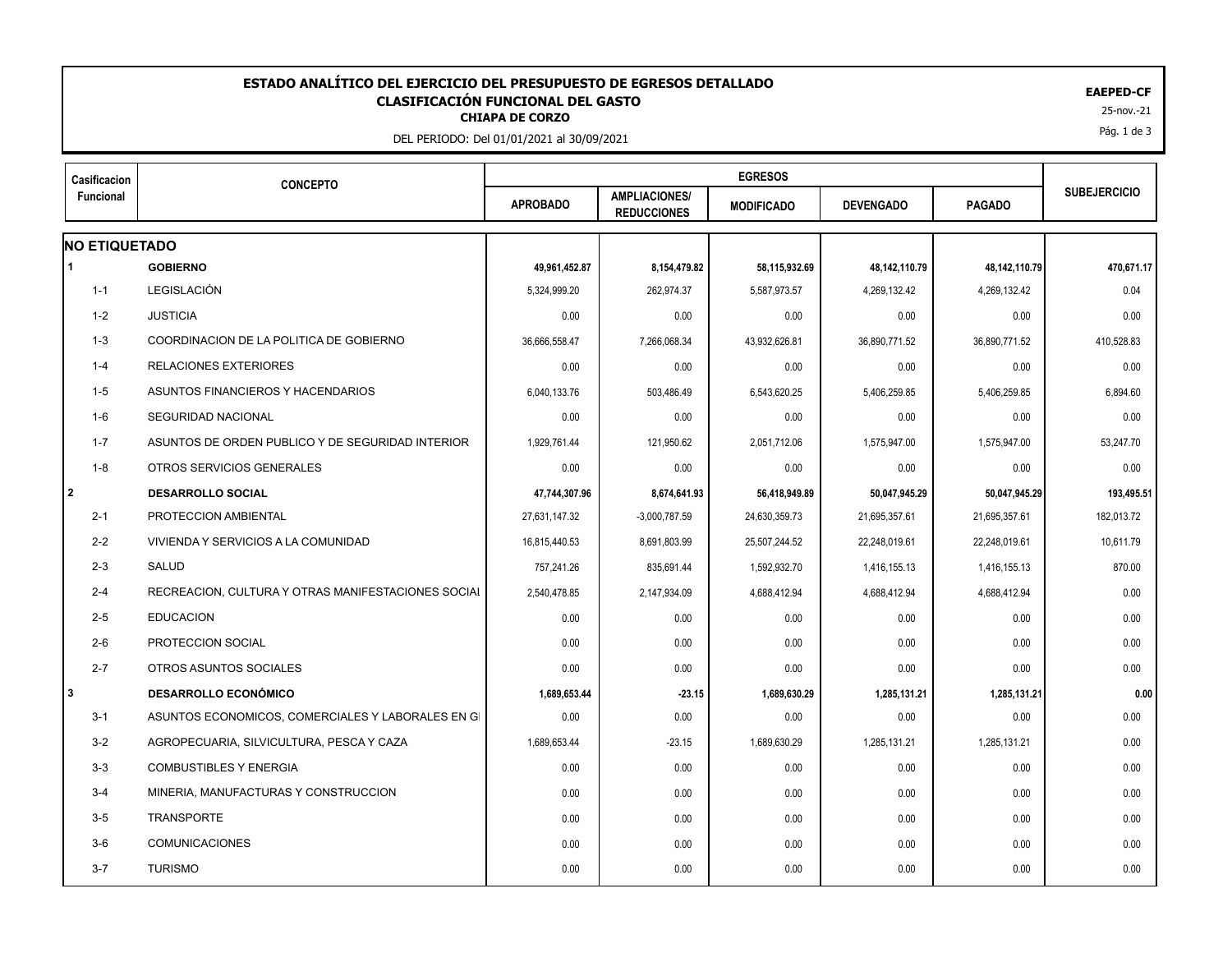## **CLASIFICACIÓN FUNCIONAL DEL GASTO<br>CHIAPA DE CORZO ESTADO ANALÍTICO DEL EJERCICIO DEL PRESUPUESTO DE EGRESOS DETALLADO entre el experimento de la contra el establecido el experimento de la contra el experimento de la contra el establecido el experimento de la contra el**

DEL PERIODO: Del 01/01/2021 al 30/09/2021

| Casificacion      | <b>CONCEPTO</b>                                     |                 |                                            |                   |                  |                |                     |
|-------------------|-----------------------------------------------------|-----------------|--------------------------------------------|-------------------|------------------|----------------|---------------------|
| Funcional         |                                                     | <b>APROBADO</b> | <b>AMPLIACIONES/</b><br><b>REDUCCIONES</b> | <b>MODIFICADO</b> | <b>DEVENGADO</b> | <b>PAGADO</b>  | <b>SUBEJERCICIO</b> |
| $3-8$             | CIENCIA, TECNOLOGIA E INNOVACION                    | 0.00            | 0.00                                       | 0.00              | 0.00             | 0.00           | 0.00                |
| $3-9$             | OTRAS INDUSTRIAS Y OTROS ASUNTOS ECONOMICOS         | 0.00            | 0.00                                       | 0.00              | 0.00             | 0.00           | 0.00                |
| $\overline{4}$    | OTRAS NO CLASIFICADAS EN FUNCIONES ANTERIORES       | 8,485,974.33    | 0.00                                       | 8,485,974.33      | 6,318,979.49     | 6,318,979.49   | 0.00                |
| $4 - 1$           | TRANSACCIONES DE LA DEUDA PUBLICA / COSTO FINANCIER | 0.00            | 0.00                                       | 0.00              | 0.00             | 0.00           | 0.00                |
| $4 - 2$           | TRANSFERENCIAS, PARTICIPACIONES Y APORTACIONES ENT  | 8,485,974.33    | 0.00                                       | 8,485,974.33      | 6,318,979.49     | 6,318,979.49   | 0.00                |
| $4 - 3$           | SANEAMIENTO DEL SISTEMA FINANCIERO                  | 0.00            | 0.00                                       | 0.00              | 0.00             | 0.00           | 0.00                |
| $4 - 4$           | ADEUDOS DE EJERCICIOS FISCALES ANTERIORES           | 0.00            | 0.00                                       | 0.00              | 0.00             | 0.00           | 0.00                |
| <b>ETIQUETADO</b> |                                                     |                 |                                            |                   |                  |                |                     |
|                   | <b>GOBIERNO</b>                                     | 0.00            | 36, 196, 554.51                            | 36,196,554.51     | 25,192,321.84    | 25,192,321.84  | 0.00                |
| $1 - 1$           | LEGISLACIÓN                                         | 0.00            | 0.00                                       | 0.00              | 0.00             | 0.00           | 0.00                |
| $1 - 2$           | <b>JUSTICIA</b>                                     | 0.00            | 0.00                                       | 0.00              | 0.00             | 0.00           | 0.00                |
| $1 - 3$           | COORDINACION DE LA POLITICA DE GOBIERNO             | 0.00            | 0.00                                       | 0.00              | 0.00             | 0.00           | 0.00                |
| $1 - 4$           | <b>RELACIONES EXTERIORES</b>                        | 0.00            | 0.00                                       | 0.00              | 0.00             | 0.00           | 0.00                |
| $1 - 5$           | ASUNTOS FINANCIEROS Y HACENDARIOS                   | 0.00            | 0.00                                       | 0.00              | 0.00             | 0.00           | 0.00                |
| $1-6$             | <b>SEGURIDAD NACIONAL</b>                           | 0.00            | 0.00                                       | 0.00              | 0.00             | 0.00           | 0.00                |
| $1 - 7$           | ASUNTOS DE ORDEN PUBLICO Y DE SEGURIDAD INTERIOR    | 0.00            | 36, 196, 554.51                            | 36,196,554.51     | 25, 192, 321.84  | 25,192,321.84  | 0.00                |
| $1 - 8$           | OTROS SERVICIOS GENERALES                           | 0.00            | 0.00                                       | 0.00              | 0.00             | 0.00           | 0.00                |
| l 2               | <b>DESARROLLO SOCIAL</b>                            | 0.00            | 168,421,143.59                             | 168,421,143.59    | 124,523,961.60   | 124,523,961.60 | 0.00                |
| $2 - 1$           | PROTECCION AMBIENTAL                                | 0.00            | 8,287,336.17                               | 8,287,336.17      | 6,337,860.20     | 6,337,860.20   | 0.00                |
| $2 - 2$           | VIVIENDA Y SERVICIOS A LA COMUNIDAD                 | 0.00            | 140,093,306.89                             | 140,093,306.89    | 107,428,430.09   | 107,428,430.09 | 0.00                |
| $2 - 3$           | SALUD                                               | 0.00            | 0.00                                       | 0.00              | 0.00             | 0.00           | 0.00                |
| $2 - 4$           | RECREACION, CULTURA Y OTRAS MANIFESTACIONES SOCIAL  | 0.00            | 0.00                                       | 0.00              | 0.00             | 0.00           | 0.00                |
| $2 - 5$           | <b>EDUCACION</b>                                    | 0.00            | 12,706,956.26                              | 12,706,956.26     | 4,925,388.90     | 4,925,388.90   | 0.00                |
| $2-6$             | PROTECCION SOCIAL                                   | 0.00            | 7,333,544.27                               | 7,333,544.27      | 5,832,282.41     | 5,832,282.41   | 0.00                |
| $2 - 7$           | OTROS ASUNTOS SOCIALES                              | 0.00            | 0.00                                       | 0.00              | 0.00             | 0.00           | 0.00                |
|                   |                                                     |                 |                                            |                   |                  |                |                     |

Pág. 2 de 3